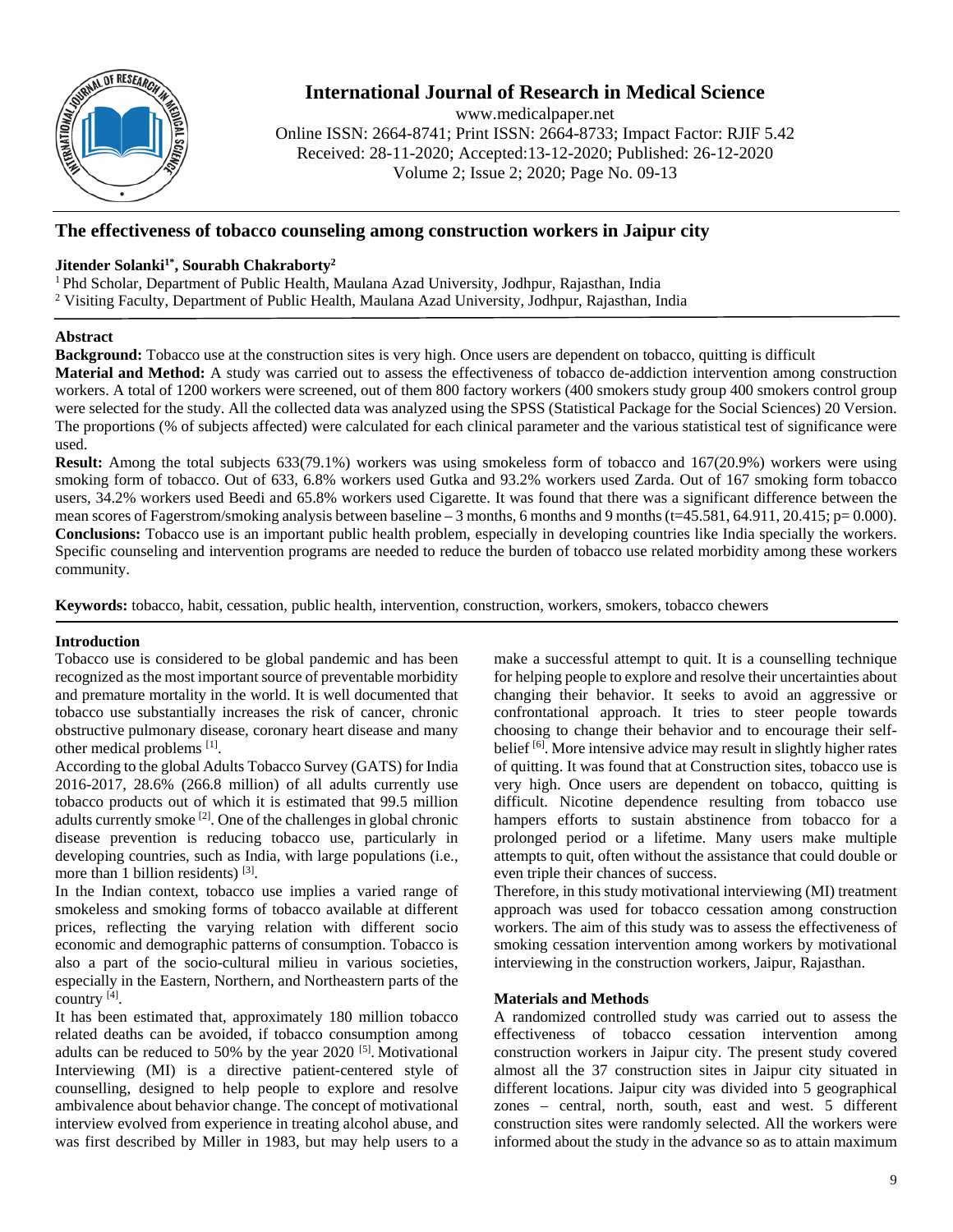attendance. A total of 1200 workers were screened but on the basis of exclusion and inclusion criteria, out of them 800 factory workers (400 smokers study group 400 smokers control group were selected for the study.

#### **Inclusion criterion**

- 1. Current adult smokers who smoked any tobacco product either daily or occasionally at the time of the study.
- 2. Workers with at least 1year left to serve.
- 3. Workers giving informed consent to quit smoking.

# **Exclusion criteria**

- 1. Inmates with acute mental illness (current suicidal ideation/actively psychotic) or mental retardation such that they could not provide informed consent.
- 2. Medically compromised inmates. (Like respiratory disorders)

Ethical clearance was obtained from the ethical committee of the institute, and the permission to conduct study was obtained from construction site heads.

Oral examination of the study participant was carried out by single examiner. Who was trained and calibrated in the Department of Public Health Dentistry, by a senior faculty member. Training took 2 days, and further 2-3 days for calibration. First, the examination was conducted on the group of 10 participants with a wide range of disease conditions and then twenty preselected individuals were examined twice consistently, with a time interval of at least 30 minutes and the result of both the examination were compared to estimate the extent and nature of diagnostic variability. The intra examiner reliability was found to be kappa value 85%.

# **Examination and data collection**

The structured pre-tested proforma was used. It included the following sections:

- Socio- demographic information
- Personal information regarding tobacco usage practices was also obtained.

Fagerstrom questionnaire to determine level of nicotine addiction: This tool is an adaptation of the original Fagerstrom questionnaire used by the Arizona Smokers' helpline. The tool has been paired to six simple questions. Scoring has also been recorded to assist in tailoring nicotine cessation advice to fit individual needs. The degree of nicotine dependency was assessed by Fagerstrom's test. Depending on the response that each smoker gives to each question, a certain mark is obtained, that may vary from 0–10 points. 0-2 points considered very low dependence, 3-4 low dependence, 5 medium dependence, 6-7 high dependence, 8-10 very high dependence.

# **Study setting**

The workers were examined at the respective construction site where sufficient natural daylight. The natural light was assisted by the torch light in cases where the proper illumination of the oral cavity could not be achieved with the natural light.

The workers were made to sit on a chair with examiner standing behind the chair. A table of the instruments and other armamentarium was placed within the easy reach of the examiner. The examiner examined the subject and called out the scores for each item of examination clearly and the recorder then entered it in the appropriate place in the proforma for each subject examined. The recording assistant was allowed to sit close enough to the examiner.

### **Study group**

Four sessions of intervention was given to the workers. Then study subjects were further divided into four groups of 100 workers in each for the intervention so as to make cessation more effective.

**Control group:** No intervention was given to workers during the study period and intervention was given at the end of sixth month.

# **1st session**

In this session, intervention was given to study group. The content for discussion included the demographic data, adverse effects of tobacco on physical and psychological state of an individual, through stating prevalence, reasons for death due to tobacco smoking each year. It also included the methods of quitting tobacco smoking and its management.

#### **2nd Session**

This intervention was given within 15 days after 1st intervention. In this session study group workers were intervened in their individual groups. The content for discussion included the depicting health risks associated with tobacco smoking. Enhancement of motivation and the role of reinforcement in tobacco use/quitting. The duration of the session was scheduled for 30 - 45 minutes.

#### **3rd Session**

This intervention was given after one month of the first intervention. In this session study group workers were intervened in their individual groups. The content for discussion included reflection of previous session discussion. Management of high risk situation and educational material on tobacco use were given. Enhancement of self-efficacy (measuring of one's own competence to complete tasks of quitting tobacco habit) was done by motivating themselves like workers were asked to make a calendar of details of their attempt to quit by self-evaluation. The duration of the session was scheduled for 30 - 45 minutes.

# **4th session**

This intervention was given in the third month. In this session study group workers were intervened in their individual groups. The content for discussion included enhancing their self-efficacy for quitting tobacco, reinforcement for tobacco cessation, and self-evaluation similar to 3rd session was done. The duration of the session was scheduled for 30 - 45 minutes.

#### **Follow up details 1st Follow Up**

Follow up was done for both case and control group at the of end of 3rd month using proforma and also Fagerstrom test was done by using Fagerstrom questionnaire and clinical findings were estimated by using WHO indices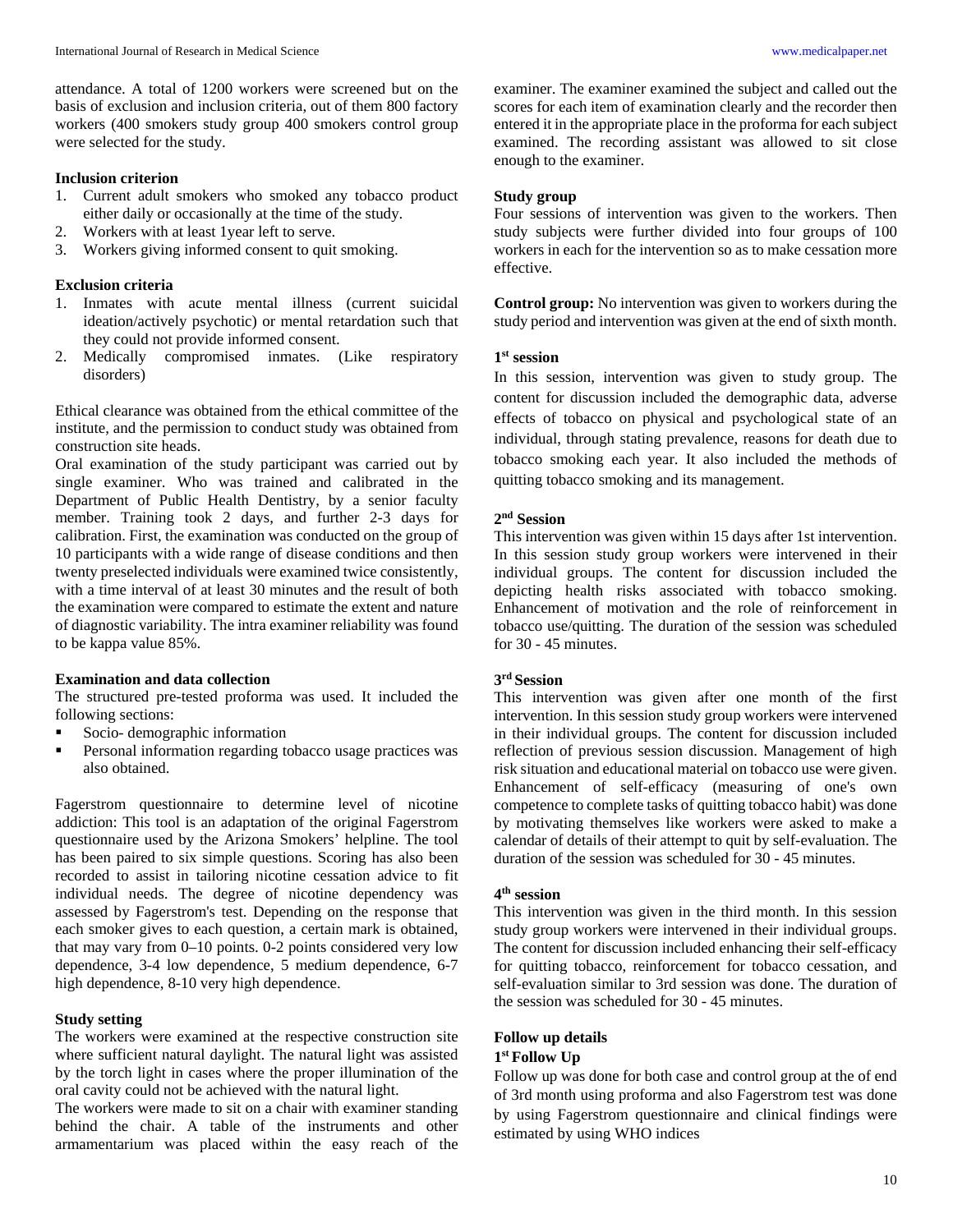#### **Final Follow Up**

Follow up was done for both case and control group at the end of 6th month using same proforma and Fagerstrom test was done by using Fagerstrom questionnaire and clinical findings were estimated by using WHO indices.

#### **Statistical analysis**

All the collected data was entered in the Microsoft Word Excel Sheet 2007 version and the data obtained was analyzed using the SPSS (Statistical Package for the Social Sciences) 20 Version for the descriptive analysis and statistical tests of significance. The proportions (% of subjects affected) were calculated for each clinical parameter and the various statistical test of significance were used. Paired t-test was used to compare Fagerstrom/smoking analysis mean scores among study and control groups before and after intervention Significance for all statistical tests was predetermined at a probability (p) value of 0.05 or less.

#### **Result**

The present study was conducted to assess the effectiveness of Tobacco de-addiction among Construction workers, Jaipur City. There were 317 (39.6%) subjects who had age of 15-30 years, 322(40.3%) workers were having age of 31-45 years, 125(15.6%) workers were having age of 46-60 years and 36(4.5%) workers were having age of 61and above years. Gender wise distribution shows that out of 800 workers 676 (84.5%) were males and 124 (15.5%) were females.

A total of 800 factory workers, 633(79.1%) workers were using smokeless form of tobacco and 167(20.9%) workers were using smoking form of tobacco. Out of 633 smokers, 6.8% workers used Gutka and 93.2% workers used Zarda. Out of 167 smokeless tobacco users, 34.2% workers used Beedi and 65.8% workers used Cigarette.

Out of 633 smokeless tobacco users, 0.6% workers used tobacco for less than one year and 99.4% workers used for 1-10 years. Out of 167 smoking tobacco users, 9.2% workers used tobacco for less than one year and 90.8% workers used for 1-10 years**.** Out of 633 smokeless tobacco users, 100% workers used tobacco for 1- 5 times in a day. Out of 167 smoking tobacco users, 0.5% workers used tobacco for 1-5 times in a day and 99.5% workers used for 6-10 times in a day. (Table 1)

Table 2, 3, 4 Shows distribution of study population according to Fagerstrom analysis before intervention and after 3 months, 6 months and 9 months

Table 2a, In the study group, a percentage change of +1.2%, 4.6%, 14.4% in Very low dependence, Low dependence, Medium dependence, -16.5% was seen in high dependence category and - 3.6 in very high dependence. In control group, a percentage change of  $0, -0.5, +1.2, -7.5, +6.8$  in Very low dependence, Low dependence, Medium dependence, high dependence category and very high dependence.

Table 2b In study group, a percentage change of +8.4%, 23.4%, 2.6% in Very low dependence, Low dependence, Medium dependence, -29.7% was seen in high dependence category and - 4.6 in very high dependence. In control group, a percentage change of  $-0.5, -0.5, -0.8, 0, +1.8$  in Very low dependence, Low dependence, Medium dependence, high dependence category and very high dependence.

Table 2c In study group, a percentage change of +18.8%, +29.2%, -12.6% in Very low dependence, Low dependence, Medium dependence, -30.7% was seen in high dependence category and -4.6 in very high dependence. In control group, a percentage change of  $-0.5$ , 0,  $-1.3$ ,  $+0.5$ ,  $+1.3$  in Very low dependence, Low dependence, Medium dependence, high dependence category and very high dependence.

Table 5 shows the comparison of Fagerstrom/smoking analysis mean scores among study subjects before and after intervention (Independent t- test). It was found that there was a significant comparison between the mean scores of Fagerstrom/smoking analysis between baseline – 3 months, 3 months to 6 months and 6 months to 9 months (t=45.581, 64.911, 20.415; p= 0.000) among study group.

Table 6 shows the comparison of Fagerstrom/smoking analysis mean scores among control group before and after intervention (Independent t- test). It was found that there was a significant comparison between the mean scores of Fagerstrom/smoking analysis between baseline – 3 months (t=-4.09;  $p= 0.000$ ) but not significant comparison was seen between 3 months to 6 months and 6 months to 9 months (t=0.861, 0.756; p= 0.415,0.450).

Table 1: Distribution of workers according to their Smoking status

| <b>Smoking Status</b> | No. of workers (n) | Percentage $(\% )$ |  |  |  |  |  |
|-----------------------|--------------------|--------------------|--|--|--|--|--|
| <b>Smokeless</b>      | 633                | 79.1 %             |  |  |  |  |  |
| Smoking               | 167                | 20.9%              |  |  |  |  |  |
| Smokeless (Type)      |                    |                    |  |  |  |  |  |
| Gutka                 | 43                 | 6.8%               |  |  |  |  |  |
| Zarda                 | 590                | 93,2%              |  |  |  |  |  |
| Smokeless (Frequency) |                    |                    |  |  |  |  |  |
| $1-5$                 | 03                 | 0.5%               |  |  |  |  |  |
| $6-10$                | 630                | 99.5%              |  |  |  |  |  |
| Smokeless (Duration)  |                    |                    |  |  |  |  |  |
| $0.4 - 1$             | 58                 | 9.2%               |  |  |  |  |  |
| $1 - 10$              | 575                | 90.8%              |  |  |  |  |  |
| Smoking (Type)        |                    |                    |  |  |  |  |  |
| Cigarette             | 57                 | 34.2%              |  |  |  |  |  |
| Beedi                 | 110                | 65.8%              |  |  |  |  |  |
| Smoking (Frequency)   |                    |                    |  |  |  |  |  |
| $1-5$                 | 167                | 100%               |  |  |  |  |  |
| Smokeless (Duration)  |                    |                    |  |  |  |  |  |
| $0.4 - 1$             | 01                 | 0.6%               |  |  |  |  |  |
| $1 - 10$              | 166                | 99.4%              |  |  |  |  |  |

Table 2: Distribution of study population according to Fagerstrom/smoking analysis before intervention and after 3 months

| <b>Fagerstrom/Smoking</b> |               | <b>Before</b> |     | After         |          |  |  |
|---------------------------|---------------|---------------|-----|---------------|----------|--|--|
|                           |               | $\frac{6}{9}$ | No. | $\frac{0}{0}$ | % Change |  |  |
| Study group               |               |               |     |               |          |  |  |
| 0-2 Very low dependence   | 17            | 2.1           | 26  | 3.3           | $+1.2$   |  |  |
| 3-4 Low dependence        |               | 2.4           | 56  | 7.0           | $+4.6$   |  |  |
| 5 Medium dependence       |               | 15.0          | 235 | 29.4          | $+14.4$  |  |  |
| 6-7 High dependence       |               | 54.6          | 305 | 38.1          | $-16.5$  |  |  |
| 8-10 Very high dependence |               | 207 25.9 178  |     | 22.3          | $-3.6$   |  |  |
|                           | Control group |               |     |               |          |  |  |
| 0-2 Very low dependence   | 10            | 2.5           | 10  | 2.5           | $\Omega$ |  |  |
| 3-4 Low dependence        | 10            | 2.5           | 8   | 2.0           | $-0.5$   |  |  |
| 5 Medium dependence       | 89            | 22.3          | 94  | 23.5          | $+1.2$   |  |  |
| 6-7 High dependence       | 291           | 72.8          | 261 | 65.3          | $-7.5$   |  |  |
| 8-10 Very high dependence | 0             | 0             | 27  | 6.8           | $+6.8$   |  |  |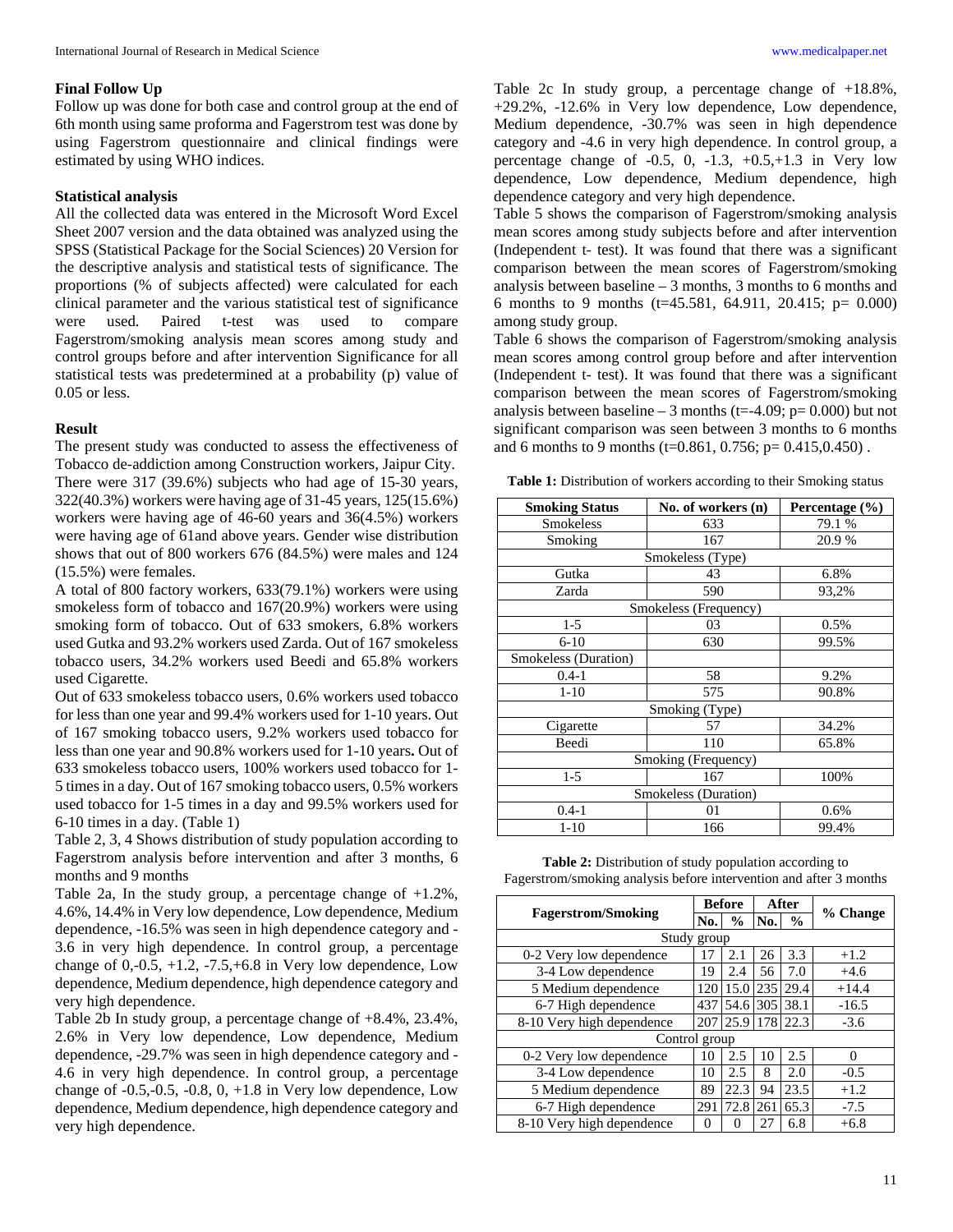Table 3: Distribution of study population according to Fagerstrom/smoking analysis before intervention and after 6 months

|                           | <b>Before</b> |               | After |               |          |  |  |  |
|---------------------------|---------------|---------------|-------|---------------|----------|--|--|--|
| <b>Fagerstrom/Smoking</b> | No.           | $\frac{0}{0}$ | No.   | $\frac{6}{9}$ | % Change |  |  |  |
| Study group               |               |               |       |               |          |  |  |  |
| 0-2 Very low dependence   | 17            | 2.1           | 84    | 10.5          | $+8.4$   |  |  |  |
| 3-4 Low dependence        | 19            | 2.4           | 206   | 25.8          | $+23.4$  |  |  |  |
| 5 Medium dependence       | 120           | 15.0          | 141   | 17.6          | $+2.6$   |  |  |  |
| 6-7 High dependence       | 437           | 54.6          | 199   | 24.9          | $-29.7$  |  |  |  |
| 8-10 Very high dependence | 207           | 25.9          | 170   | 21.3          | $-4.6$   |  |  |  |
| Control group             |               |               |       |               |          |  |  |  |
| 0-2 Very low dependence   | 10            | 2.5           | 8     | 2.0           | $-0.5$   |  |  |  |
| 3-4 Low dependence        | 10            | 2.5           | 8     | 2.0           | $-0.5$   |  |  |  |
| 5 Medium dependence       | 89            | 22.3          | 86    | 21.5          | $-0.8$   |  |  |  |
| 6-7 High dependence       | 291           | 72.8          | 291   | 72.8          | $\Omega$ |  |  |  |
| 8-10 Very high dependence | $\Omega$      | 0             | 7     | 1.8           | $+1.8$   |  |  |  |

**Table 4:** Distribution of study population according to Fagerstrom/smoking analysis before intervention and after 9 months

|                           | <b>Before</b> |               | After |               |          |  |  |
|---------------------------|---------------|---------------|-------|---------------|----------|--|--|
| <b>Fagerstrom/Smoking</b> | No.           | $\frac{0}{0}$ | No.   | $\frac{0}{0}$ | % Change |  |  |
| Study group               |               |               |       |               |          |  |  |
| 0-2 Very low dependence   | 17            | 2.1           | 167   | 20.9          | $+18.8$  |  |  |
| 3-4 Low dependence        | 19            | 2.4           | 253   | 31.6          | $+29.2$  |  |  |
| 5 Medium dependence       | 120           | 15.0          | 19    | 2.4           | $-12.6$  |  |  |
| 6-7 High dependence       | 437           | 54.6          | 191   | 23.9          | $-30.7$  |  |  |
| 8-10 Very high dependence | 207           | 25.9          | 170   | 21.3          | $-4.6$   |  |  |
| Control group             |               |               |       |               |          |  |  |
| 0-2 Very low dependence   | 10            | 2.5           | 8     | 2.0           | $-0.5$   |  |  |
| 3-4 Low dependence        | 10            | 2.5           | 810   | 2.5           | 0        |  |  |
| 5 Medium dependence       | 89            | 22.3          | 84    | 21.0          | $-1.3$   |  |  |
| 6-7 High dependence       | 291           | 72.8          | 293   | 73.3          | $+0.5$   |  |  |
| 8-10 Very high dependence | 0             | $\theta$      | 5     | 1.3           | $+1.3$   |  |  |

**Table 5:** Comparison of Fagerstrom/smoking analysis mean scores among study subjects before and after intervention. (Paired t- test)

| <b>Variables</b>              | <b>Fagerstrom/smoking analysis</b> | S.D.  | t value | p-Value | <b>Significance</b> |
|-------------------------------|------------------------------------|-------|---------|---------|---------------------|
| Baseline-3 months             | 1.21                               | 0.532 | 45.581  | 0.000   | Significant         |
| 3 months-6 months             | 0.97                               | 0.298 | 64.911  | 0.000   | Significant         |
| 6 months-9 months             | 0.55                               | 0.541 | 20.415  | 0.000   | Significant         |
| $(p \leq 0.05 -$ Significant) |                                    |       |         |         |                     |

**Table 6:** Comparison of Fagerstrom/smoking analysis mean scores among control group before and after intervention. (Paired t- test)

| <b>Variables</b>              | <b>Fagerstrom/smoking analysis</b> |       |         | S.D.   t value   p- Value | <b>Significance</b> |
|-------------------------------|------------------------------------|-------|---------|---------------------------|---------------------|
| Baseline-3 months             | $-0.065$                           | 0.317 | $-4.09$ | 0.000                     | Significant         |
| 3 months-6 months             | 0.015                              | 0.367 | 0.861   | 0.415                     | Not Significant     |
| 3 months-6 months             | 0.01                               | 0.264 | 0.756   | 0.450                     | Not Significant     |
| $(p \leq 0.05 -$ Significant) |                                    |       |         |                           |                     |

#### **Discussion**

The present study investigates the effectiveness of motivational interviewing (MI) treatment approach was used for tobacco cessation among construction workers of Jaipur, Rajasthan.

The overall prevalence of tobacco use (smoking form) in our study was 20.9 % which is lower than that in Karnataka (29.6%), Uttar Pradesh  $(34.6\%)$ , <sup>[7]</sup> and as well as national average of 30.2%.8 In our study, prevalence of tobacco use was 84.5% among men which is higher than reported by Sinha *et al*. (71%),[9] Gupta *et al.* (52.6%),<sup>[10]</sup> National Family Health Survey (NFHS)-3 report (61.1%), <sup>[2]</sup> and in rural area of UP (51%)<sup>[7]</sup>. In our study, prevalence of tobacco use was 15.5% among women which is again higher as compared to rural area of UP  $(9.2\%)$  [7]; but lower as compared to Maharashtra (15%-20%) [7] and also reported by Gupta et al. (17.7%)<sup>[10]</sup>.

In our study, most of the workers were using smokeless form of tobacco as compared to the smoking form. The hypothesis that tobacco usage would manifest a higher prevalence of oral health problems than those who have never used tobacco was supported for most of the indicators used in this study in the present study, it was observed that lesser the dependency to nicotine more is the chance of quitting which was found to be statistically significant. This fact has been substantiated by evidence from other studies as well which had also shown high quit rates [11-13].

The quit rate achieved in this study was comparatively high that is 12.2 % after 9 months of intervention when compared to a study conducted in Bihar state and Rural Kerala of India where identified volunteers were trained to give community cessation activities resulting in 4% quit rate  $[14, 15]$ . A possible reason for high quit rates could be the rigorous approaches used in smoking cessation interventions. This reason could have had a complimentary effect to the study hypothesis.

#### **References**

- 1. US Department of Health and Human Services. The health consequences of smoking. Nicotine Addiction: A Report of the Surgeon General. (DHHS Publication No. CDC 88-8406) Washington DC, US Government Printing Office, 1988.
- 2. Global Adult Tobacco Survey (GATS2) India: 20016-2017. Available from: http://mohfw.nic.in/WriteReadData/l892s/ 1455618937GATS%20India.
- 3. Daar AS, Singer PA, Persad DL. Grand challenges in chronic non-communicable diseases. Nature. 2007; 450:494-496.
- 4. GATS India Report, The Global Adult Tobacco Survey (GATS) India, 2009-2010.Ministry of Health and Family Welfare, Government of India, New Delhi, 2009-2010.
- 5. Mackay J, Eriksen M. The tobacco atlas. Geneva: World Health Organization, 2002.
- 6. Sune Rubak*.* Motivational interviewing: a systematic review and meta-analysis. British Journal of General Practice. 2005; 55:305-312.
- 7. Chandrashekhar T, Sreeramareddy, Kishore PV, Jagadish Paudel, Ritesh G Menezes. Prevalence and correlates of tobacco use amongst junior collegiate in twin cities of western Nepal: A cross-sectional, questionnaire-based survey, Bio Med Central Public Health, 2008.